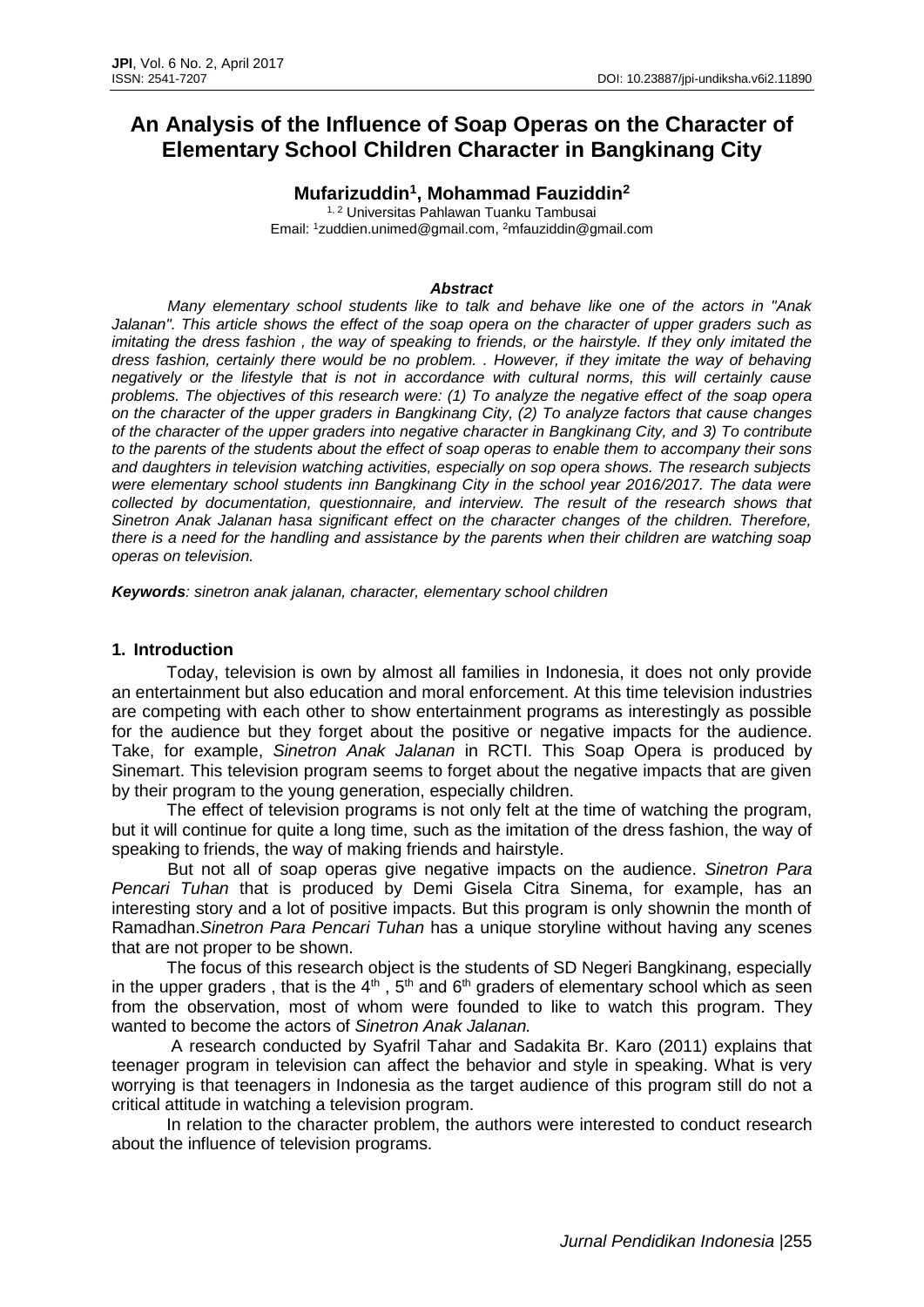### **2. Methods**

This research used a descriptive analysis method, which explains clearly about the object under the study, and describes the data in a comprehensive, systematical and accurate way. . Therefore, the data that generated or recorded is data as it is. This is in accordance with the opinion of Ratna (2006: 53) which states that an analytic descriptive method is done by describing the facts which is followed by the analysis. The analysis is done by using the theoretical basis, then the data are analyzed and interpreted based on the study of the theory, so that the results of the research will be able to describe the problems of the study in an objective and systematically way based on theory that the author uses.

The technique of selecting subjects for this study followed Suharsimi Arikunto's technique (1998: 121) in which if the number of subjects is less than 100, it is better to take all of them, so the study will be a population study and if it is more than 100, i take between 10-15%, 20-25% or more. Based on this consideration, the authors set the size of the subject in this study as 25% of 440 students. Thus the number of the research subjects is:

$$
\frac{25}{100} \times 440 = 110 \text{ siswa}
$$

The subjects of this study were 110 students from 440 students of upper graders in elementary schools in 2016/2017

This research was conducted in two stages, namely research preparation and data interpretation. Hence, in general, data collection methods in this study were questionnaires, documentation and interviews.

In analyzing the results of the research, the data in the form of numbers were subjected to a qualitative analysis, followed by recapitulation, classification, tabulation, and calculation by using statistics.

#### **3. Result s and Discussion**

The results of the questionnaires showed that after watched *Sinetron Anak Jalanan*the students got the greatest influence from watching the show. They often postponed other works because of watching *Sinetron Anak Jalanan*, the percentage of this result was 74.5%. The second effect of watching *Sinetron Anak Jalanan*wasthe children watched it until late at night. They woke up with difficulty in the morning, 50.95%. The third influence of watching *Sinetron Anak jalanan*, was the children acted (locking themselves in the room), demanding to be obeyed, like in the scenes that are shown in *Sinetron Anak Jalanan,*they always followed the story and they were proud if they were said to resemble one of the idols, the percentage was 41.8%.

On the other hand, the effect of the show on the students' character can be seen from the result of the testing of the second hypothesis using t-test using SPSS Version 17.The result can be seen from the table below.

|                                      | <b>Table 1. Paired Samples Statistics</b> |         |             |                   |                    |
|--------------------------------------|-------------------------------------------|---------|-------------|-------------------|--------------------|
|                                      |                                           | Mean    | N           | Std.<br>Deviation | Std. Error<br>Mean |
| Pair 1                               | before                                    | 17.0273 | 110         | 2.05189           | .19564             |
|                                      | after                                     | 15.1182 | 110         | 1.54285           | .14711             |
| Table 2. Paired Samples Correlations |                                           |         |             |                   |                    |
|                                      |                                           | N       | Correlation |                   | Sig.               |
| Pair 1                               | Before & after                            | 110     |             | -.036             | 710                |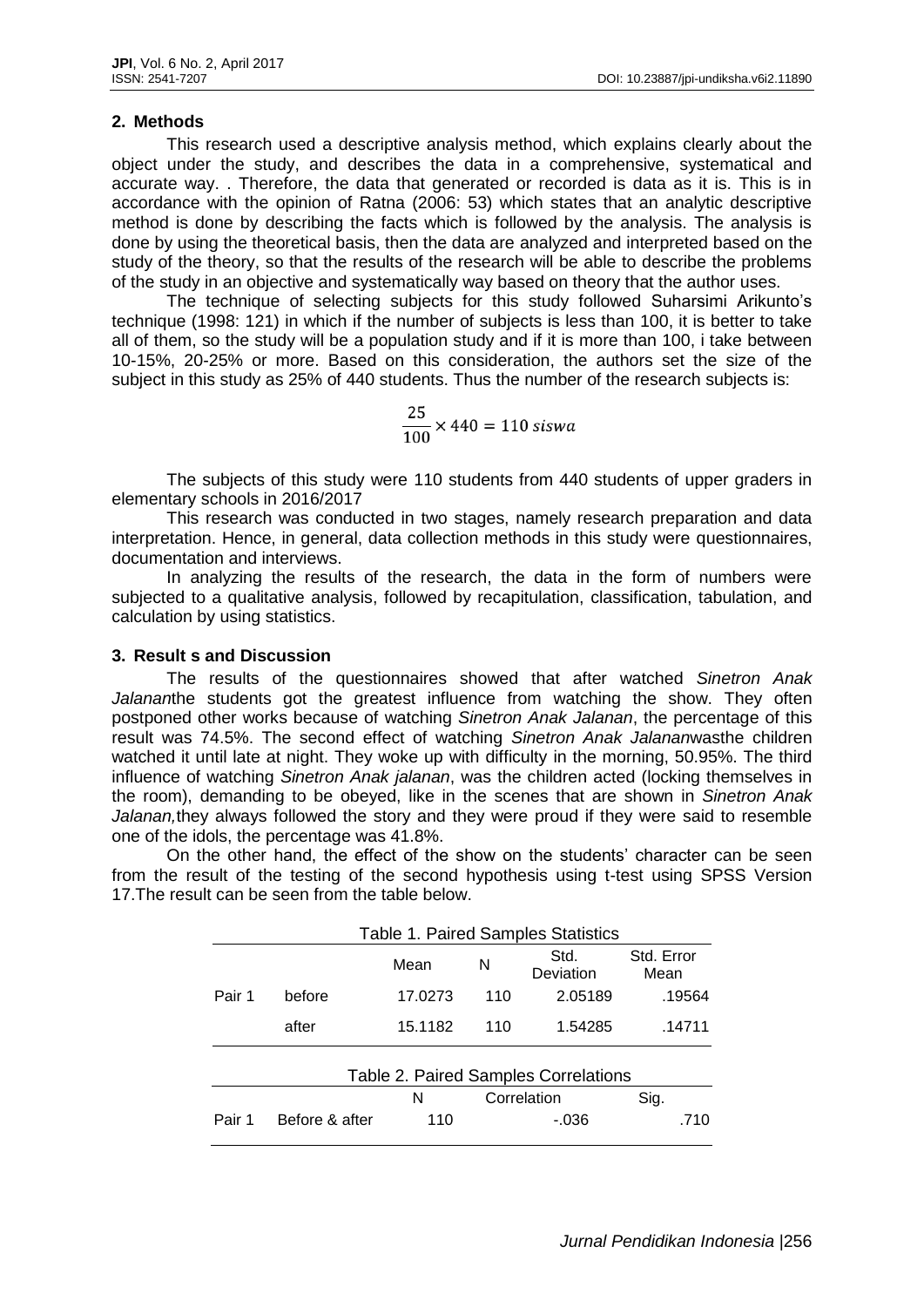The value of t<sub>c.v.</sub> atα = 5% was 1.98 (t<sub>c.v.</sub>= 1.98) and t<sub>obs</sub>. was 7.669 (t<sub>obs.</sub>= 7.669). Thus  $t_{obs}(7.669) > t_{c.v.}$  (1.98). It can be concluded that there was a negative influence for children who watched *Sinetron Anak Jalanan*.

The factors that influence the change of students' behavior because of watchin*g Sinetron Anak Jalanan*are following the style of one of the actors in *Sinetron Anak Jalanan* , the percentage was 52.7%. The second influence was that they often gathered with their friends like in *Sinetron Anak Jalanan*, the percentage was 30%. The third influence was they were choosy in selecting their friends and they often made a group like in Sinetron Anak Jalanan story line, watching *Sinetron Anak Jalanan*ontelevision can change the time of sleeping, the need to be obeyed, and the habit of always screaming like in*Sinetron Anak Jalanan*, the percentage was 25.4%.

The data obtained from parents' behavior when *Sinetron Anak Jalanan*was shownat the time to study was that their parents allowed their children to watched television, even late into the night, the percentage was 42,7%. The parents' behavior when *Sinetron Anak Jalanan*was shown on television was that both parents gave explanations about the positive effects of watching good television programs, the percentage was about 36.4%. The third behavior was parents's invitation of their children to discuss about the benefits from watching various television program shows, both positive or negative, the percentage was 31.8%.

# **4. Conclusions**

The value of t<sub>c.v.</sub> at $\alpha$  = 5% was 1.98 (t<sub>c.v.</sub>= 1.98) and t<sub>obs.</sub> was 7.669 (t<sub>obs.</sub>= 7.669). Thus  $t_{obs}$  (7.669) >  $t_{c.v.}$  (1.98). It can be concluded that there was a negative influence for children who watched *Sinetron Anak Jalanan*.

The greatest effect for students from watching *Sinetron Anak Jalanan* iis the habit of often postponing other works because of watching*Sinetron Anak Jalanan*, 74.5%. The second effect of watching *Sinetron Anak Jalanan*was children watched it until night. They had difficulty to wake up in the morning , 50.9%. The third influence of watching*Sinetron Anak Jalanan*was the children acted (locking themselves in the room) demanding to be obeyed, like in the scenes that shown in Sinetron Anak Jalanan, they always followed the story and they were proud if they were said to resemble one of the idols, the percentage was 41.8%.

The factors that influence the change of students behavior because of watching *Sinetron Anak Jalanan*were following the style of one of the actors of*Sinetron Anak jalanan* , the percentage was 52,7%. The second influence wasthat they often gathered with their friends like in *Sinetron Anak Jalanan*, the percentage was 30%. The third influence was they were choosy in selecting their friends and they often made a group like i*n Sinetron Anak Jalanan* story line, watching*Sinetron Anak Jalanan* in Television could change the time of sleeping, the need to be obeyed, and the habit to always scream like in *Sinetron Anak Jalanan*, the percentage was 25,4%.

Data obtained from parents' behaviors when *Sinetron Anak Jalanan*was shown in the time to study were their parents allowed their children to watch television, even late into the night, the percentage was 42.7%. A parents' behavior when *Sinetron Anak Jalanan*was shown on television was that both parents gave explanations about the positive effect of watching good television programs, the percentage was about 36.4%. The third behavior was inviting children to discuss about the benefits of various television program shows, both positive or negative, the percentage is 31.8%.

# **References**

Arikunto, S. (1998). *Prosedur Penelitian Suatu Pendekatan Pratik*. Jakarta: Rineka Cipta. Berkowitz, L. (2013). *Emotional Behavior, Mengenali Perilaku dan Tindakan Kekerasan di* 

*Lingkungan Sekitar Kita dan Cara Penanggulangannya* (Buku kesat). Jakarta.

Depdiknas. (2002). *Pengembangan Kecerdasaan Emosional Siswa*. Jakarta: Balai Pustaka. Depdiknas. (2005). *Kamus Besar Bahasa Indonesia*. Jakarta: Balai Pustaka.

Fahirah, S. A.-A. (2006). *Pengaruh Sinetron Religi Terhadap Sikap Keberagaman Siswa*. J, L. (2010). *Metodologi Penelitian Kualitatif*. Bandung: PT. Remaja.